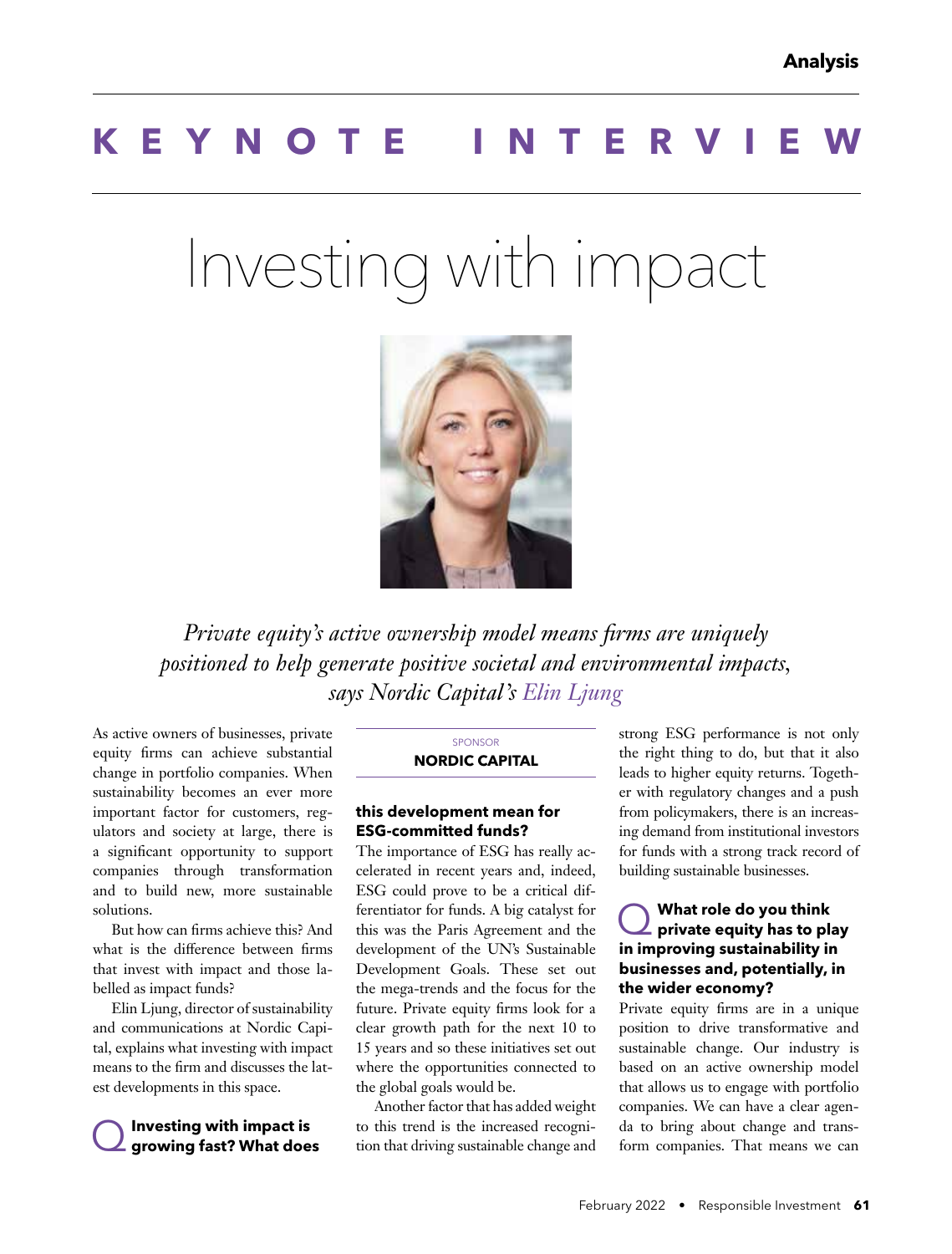future-proof businesses and help them transition to a digital and low-carbon world.

Private equity is an important part of the societal ecosystem. It creates long-term value by building solid and sustainable businesses, which then provide financial return to the investors, such as pension funds and insurance companies that also have increased their requirements for sustainable investments.

That role is only becoming more important. Alternative investments are growing, and allocations are increasing. The pandemic has further highlighted that investors with a long-term, sustainable perspective can generate strong returns.

### Q **You draw a distinction between impact funds and those looking to invest with impact. What is the difference?**

There is a distinction, although the long-term purpose is the same. Both types of funds focus on driving sustainability. To make progress, any type of GP needs to understand how to invest to scale solutions solving the global challenges in society and how they can transform companies to become more sustainable. At Nordic Capital, our view is that you need to do both to create a world worth living in.

Impact funds focus only on backing and scaling companies with solutions to global challenges. Nordic Capital also looks at this  $-$  for example, in financial services, we look to improve financial inclusion, responsible lending and sustainable finance and in healthcare, we see the importance of a strong ecosystem that improves access and results in a better quality of life for people. Nordic Capital also bought a waste management company from an impact fund, for example. But as an ESG-committed fund we can also focus on where we can create value by transforming companies to become

*"Having a clear purpose and sustainability agenda attracts and retains talent and customers"*



more sustainable. To do both is what we call investing with impact.

# Q **How do you achieve investment with impact?**

Since inception, Nordic Capital's investment strategy has always focused on the good of society. Historically, this was more around making sure that any investments would not have a negative impact or be harmful in any way, but now it is more about how we can contribute positively to society. To do that effectively, you need to be able to measure that positive impact and fully integrate that intention into your investment process.

When you are sourcing and looking at particular subsectors, it is vital to understand what ESG-related trends are fuelling growth in these areas. What are the ESG-related risks and opportunities from a financial, operational and reputational point of view? During the investment, that means engaging with the company to establish and monitor a clear sustainability roadmap with ESG KPIs. You need to measure, disclose and drive change. It is a structured and engaged process.

It is important that investment teams are fully accountable and responsible for driving sustainability in the investment process. The ESG experts, meanwhile, are there to support, train and facilitate ways of working to optimise implementation. Together, they identify what the material sustainability-related opportunities and challenges are for each investment and how to create long-term value.

#### Q **What are the challenges in this approach?**

The biggest challenge is getting hold of meaningful data to measure material sustainable impact. There are regulations and reporting requirements globally, but there are not really any standards. The ESG Data Convergence initiative will help with this, and the EU's forward-leaning regulations will also bring some harmonisation of approach. GPs following these developments want to be at the forefront of thinking on this and they are driving through practice in this space.

At Nordic Capital, we started collecting ESG data early on, in 2016, using a sustainable software tool and so our companies have been reporting on non-financial data for six years now. That gives us experience and a clear data track record of ESG performance across the portfolio, making it much easier to understand what the trends